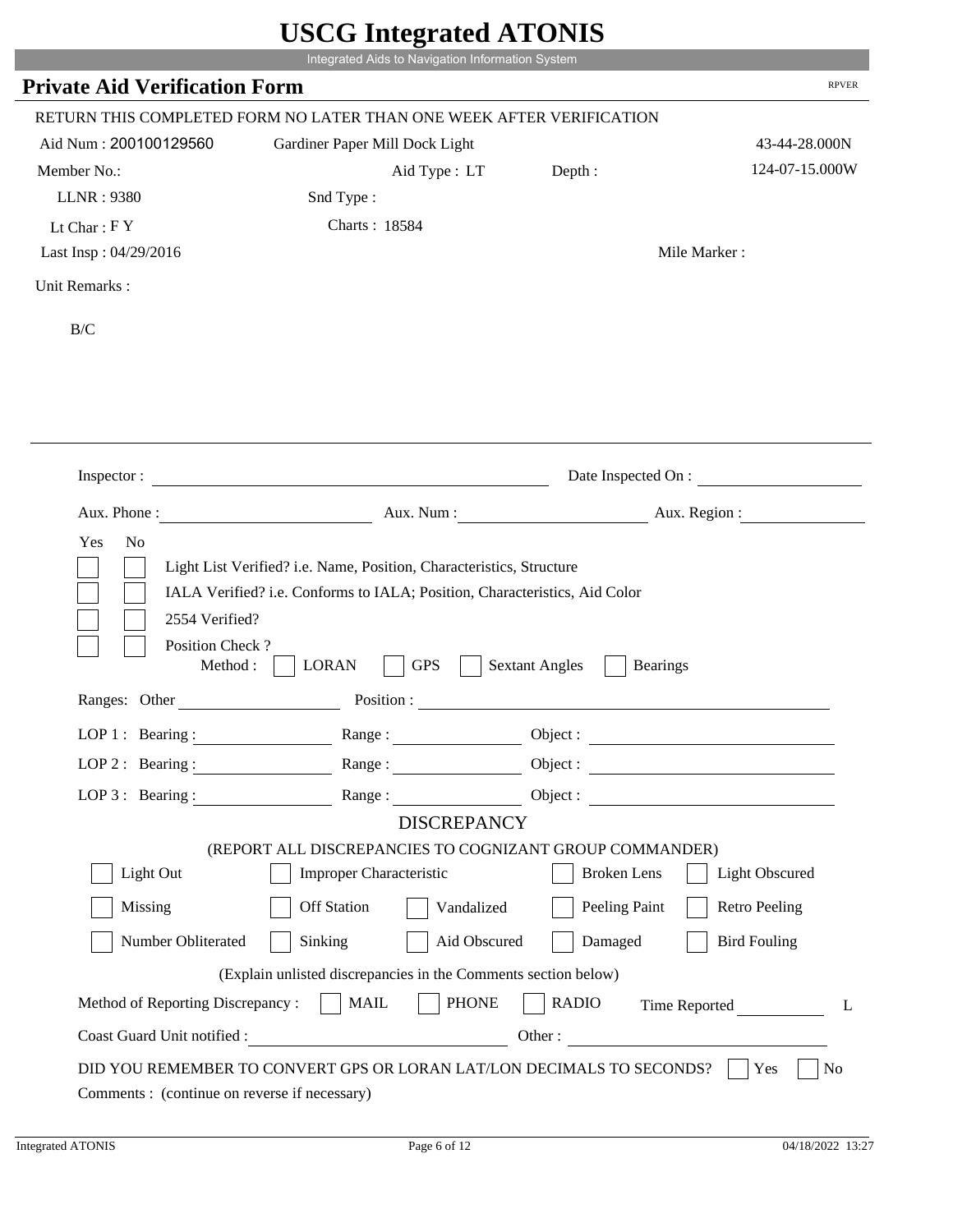|                                             | UDUU IIIIU ARUU ATUNID<br>Integrated Aids to Navigation Information System                |                                                                                                                                                                                                                                                                            |                       |
|---------------------------------------------|-------------------------------------------------------------------------------------------|----------------------------------------------------------------------------------------------------------------------------------------------------------------------------------------------------------------------------------------------------------------------------|-----------------------|
| <b>Private Aid Verification Form</b>        |                                                                                           |                                                                                                                                                                                                                                                                            | <b>RPVER</b>          |
|                                             |                                                                                           |                                                                                                                                                                                                                                                                            |                       |
|                                             | RETURN THIS COMPLETED FORM NO LATER THAN ONE WEEK AFTER VERIFICATION                      |                                                                                                                                                                                                                                                                            |                       |
| Aid Num: 100117677877                       | NOAA Pier Light A                                                                         |                                                                                                                                                                                                                                                                            | 44-37-32.448N         |
| Member No.:                                 | Aid Type : LT                                                                             | Depth:                                                                                                                                                                                                                                                                     | 124-03-05.254W        |
| LLNR: 9646                                  | Snd Type:                                                                                 |                                                                                                                                                                                                                                                                            |                       |
| Lt Char: Fl Y 4s                            | Charts: 18581                                                                             |                                                                                                                                                                                                                                                                            |                       |
| Last Insp: 03/25/2016                       |                                                                                           |                                                                                                                                                                                                                                                                            | Mile Marker:          |
| Unit Remarks:                               |                                                                                           |                                                                                                                                                                                                                                                                            |                       |
|                                             |                                                                                           |                                                                                                                                                                                                                                                                            |                       |
|                                             | Inspector:                                                                                |                                                                                                                                                                                                                                                                            | Date Inspected On :   |
| Aux. Phone :                                |                                                                                           | Aux. Num: Aux. Region:                                                                                                                                                                                                                                                     |                       |
| Yes<br>N <sub>o</sub>                       |                                                                                           |                                                                                                                                                                                                                                                                            |                       |
| Position Check?<br>Method:<br>Ranges: Other | <b>GPS</b><br><b>LORAN</b>                                                                | <b>Sextant Angles</b><br><b>Bearings</b><br>Position : The Contract of the Contract of the Contract of the Contract of the Contract of the Contract of the Contract of the Contract of the Contract of the Contract of the Contract of the Contract of the Contract of the |                       |
| LOP 1 : Bearing : $\qquad \qquad$           |                                                                                           |                                                                                                                                                                                                                                                                            | Object :              |
| $LOP$ 2 : Bearing :                         | Range:                                                                                    |                                                                                                                                                                                                                                                                            |                       |
|                                             |                                                                                           |                                                                                                                                                                                                                                                                            |                       |
| $LOP$ 3 : Bearing :                         | Range:                                                                                    |                                                                                                                                                                                                                                                                            |                       |
|                                             | <b>DISCREPANCY</b>                                                                        |                                                                                                                                                                                                                                                                            |                       |
| Light Out                                   | (REPORT ALL DISCREPANCIES TO COGNIZANT GROUP COMMANDER)<br><b>Improper Characteristic</b> | <b>Broken</b> Lens                                                                                                                                                                                                                                                         | <b>Light Obscured</b> |
| Missing                                     | <b>Off Station</b><br>Vandalized                                                          | Peeling Paint                                                                                                                                                                                                                                                              | <b>Retro Peeling</b>  |
|                                             |                                                                                           |                                                                                                                                                                                                                                                                            |                       |
| Number Obliterated                          | Sinking<br>Aid Obscured                                                                   | Damaged                                                                                                                                                                                                                                                                    | <b>Bird Fouling</b>   |
|                                             | (Explain unlisted discrepancies in the Comments section below)                            |                                                                                                                                                                                                                                                                            |                       |
| Method of Reporting Discrepancy:            | <b>PHONE</b><br><b>MAIL</b>                                                               | <b>RADIO</b>                                                                                                                                                                                                                                                               |                       |
| Coast Guard Unit notified :                 | <u> 1990 - Johann Barbara, martin d</u>                                                   | Other:                                                                                                                                                                                                                                                                     | Time Reported<br>L    |
|                                             | DID YOU REMEMBER TO CONVERT GPS OR LORAN LAT/LON DECIMALS TO SECONDS?                     |                                                                                                                                                                                                                                                                            | Yes<br>N <sub>0</sub> |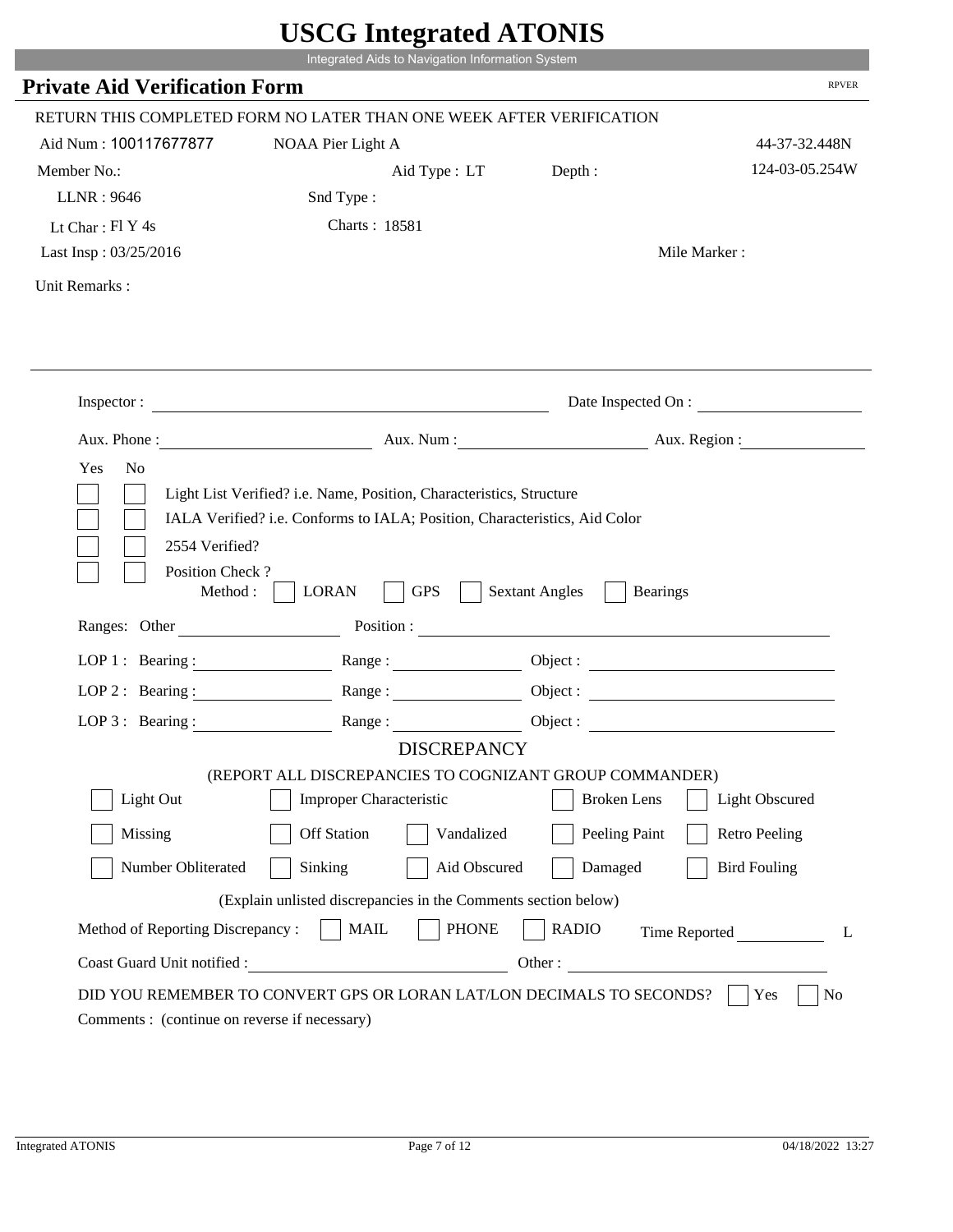|                                                                 | Integrated Aids to Navigation Information System                                                                                                   |                                                                                                                                                                                                                                                                            |                        |
|-----------------------------------------------------------------|----------------------------------------------------------------------------------------------------------------------------------------------------|----------------------------------------------------------------------------------------------------------------------------------------------------------------------------------------------------------------------------------------------------------------------------|------------------------|
| <b>Private Aid Verification Form</b>                            |                                                                                                                                                    |                                                                                                                                                                                                                                                                            | <b>RPVER</b>           |
|                                                                 | RETURN THIS COMPLETED FORM NO LATER THAN ONE WEEK AFTER VERIFICATION                                                                               |                                                                                                                                                                                                                                                                            |                        |
| Aid Num: 100117677878                                           | NOAA Pier Light B                                                                                                                                  |                                                                                                                                                                                                                                                                            | 44-37-34.288N          |
| Member No.:                                                     | Aid Type : LT                                                                                                                                      | Depth:                                                                                                                                                                                                                                                                     | 124-02-58.575W         |
| LLNR: 9647                                                      | Snd Type:                                                                                                                                          |                                                                                                                                                                                                                                                                            |                        |
| Lt Char: Fl Y 4s                                                | Charts: 18581                                                                                                                                      |                                                                                                                                                                                                                                                                            |                        |
| Last Insp: 03/25/2016                                           |                                                                                                                                                    |                                                                                                                                                                                                                                                                            | Mile Marker:           |
| Unit Remarks:                                                   |                                                                                                                                                    |                                                                                                                                                                                                                                                                            |                        |
|                                                                 |                                                                                                                                                    |                                                                                                                                                                                                                                                                            |                        |
|                                                                 | Inspector:                                                                                                                                         |                                                                                                                                                                                                                                                                            | Date Inspected On :    |
| Aux. Phone :                                                    |                                                                                                                                                    |                                                                                                                                                                                                                                                                            | Aux. Num: Aux. Region: |
| 2554 Verified?<br>Position Check?                               | Light List Verified? i.e. Name, Position, Characteristics, Structure<br>IALA Verified? i.e. Conforms to IALA; Position, Characteristics, Aid Color |                                                                                                                                                                                                                                                                            |                        |
| Method:<br>Ranges: Other                                        | <b>GPS</b><br><b>LORAN</b>                                                                                                                         | <b>Sextant Angles</b><br><b>Bearings</b><br>Position : The Contract of the Contract of the Contract of the Contract of the Contract of the Contract of the Contract of the Contract of the Contract of the Contract of the Contract of the Contract of the Contract of the |                        |
|                                                                 |                                                                                                                                                    |                                                                                                                                                                                                                                                                            |                        |
| LOP 1 : Bearing : $\qquad \qquad$<br>$LOP$ 2 : Bearing :        |                                                                                                                                                    |                                                                                                                                                                                                                                                                            | Object :               |
|                                                                 | Range:                                                                                                                                             |                                                                                                                                                                                                                                                                            |                        |
| $LOP$ 3 : Bearing :                                             | Range:<br><b>DISCREPANCY</b>                                                                                                                       |                                                                                                                                                                                                                                                                            |                        |
|                                                                 | (REPORT ALL DISCREPANCIES TO COGNIZANT GROUP COMMANDER)                                                                                            |                                                                                                                                                                                                                                                                            |                        |
| Light Out                                                       | <b>Improper Characteristic</b>                                                                                                                     | <b>Broken</b> Lens                                                                                                                                                                                                                                                         | <b>Light Obscured</b>  |
| Missing                                                         | <b>Off Station</b><br>Vandalized                                                                                                                   | Peeling Paint                                                                                                                                                                                                                                                              | <b>Retro Peeling</b>   |
| Number Obliterated                                              | Sinking<br>Aid Obscured                                                                                                                            | Damaged                                                                                                                                                                                                                                                                    | <b>Bird Fouling</b>    |
|                                                                 |                                                                                                                                                    |                                                                                                                                                                                                                                                                            |                        |
|                                                                 | (Explain unlisted discrepancies in the Comments section below)                                                                                     |                                                                                                                                                                                                                                                                            |                        |
| Method of Reporting Discrepancy:<br>Coast Guard Unit notified : | <b>PHONE</b><br><b>MAIL</b><br><u> 1990 - Johann Barbara, martin d</u>                                                                             | <b>RADIO</b><br>Other:                                                                                                                                                                                                                                                     | Time Reported<br>L     |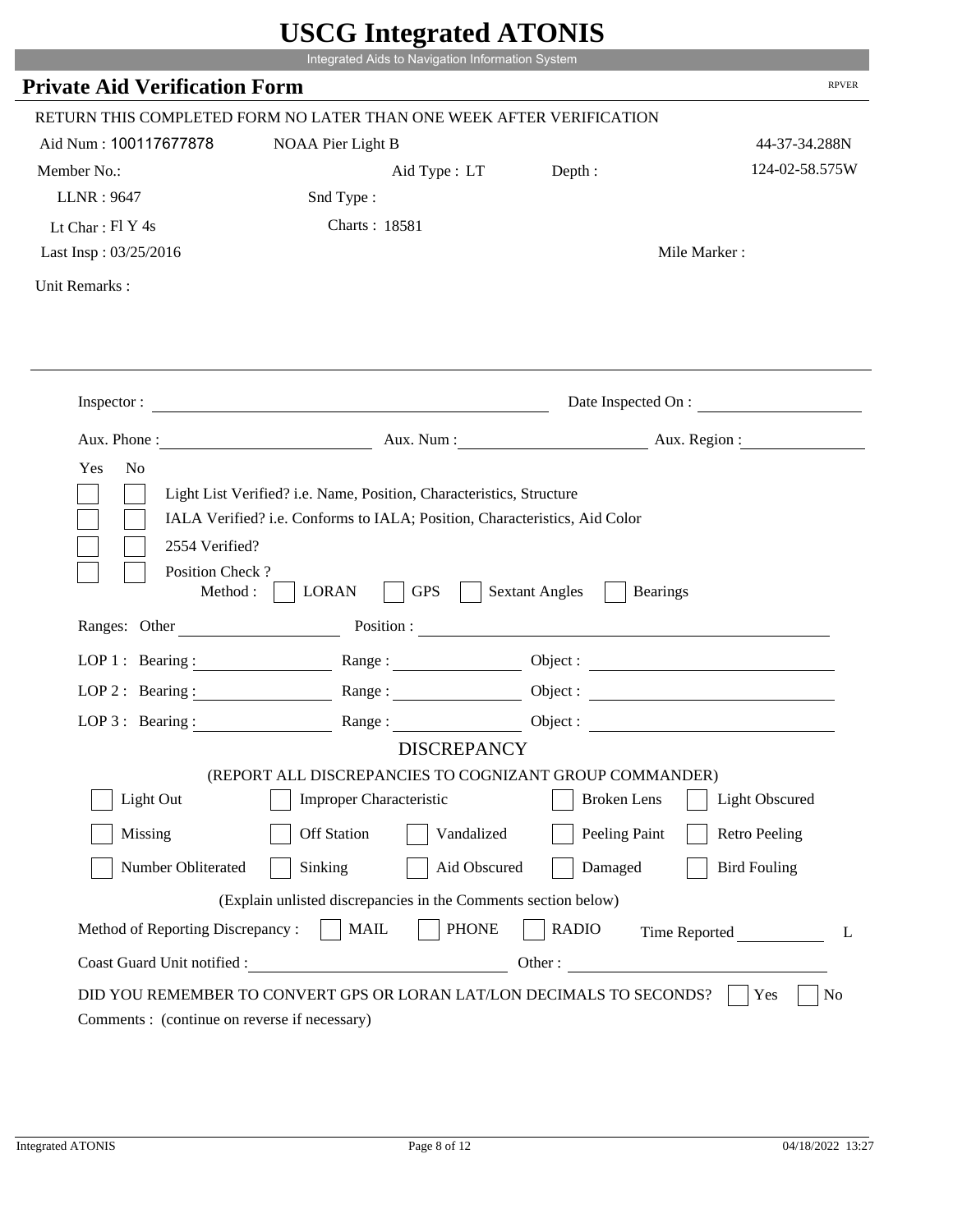|                                                                 | Integrated Aids to Navigation Information System                                                                                                   |                                                                                                                                                                                                                                                                            |                        |
|-----------------------------------------------------------------|----------------------------------------------------------------------------------------------------------------------------------------------------|----------------------------------------------------------------------------------------------------------------------------------------------------------------------------------------------------------------------------------------------------------------------------|------------------------|
| <b>Private Aid Verification Form</b>                            |                                                                                                                                                    |                                                                                                                                                                                                                                                                            | <b>RPVER</b>           |
|                                                                 | RETURN THIS COMPLETED FORM NO LATER THAN ONE WEEK AFTER VERIFICATION                                                                               |                                                                                                                                                                                                                                                                            |                        |
| Aid Num: 100117677879                                           | NOAA Pier Light C                                                                                                                                  |                                                                                                                                                                                                                                                                            | 44-37-34.877N          |
| Member No.:                                                     | Aid Type : LT                                                                                                                                      | Depth:                                                                                                                                                                                                                                                                     | 124-02-55.078W         |
| LLNR: 9648                                                      | Snd Type:                                                                                                                                          |                                                                                                                                                                                                                                                                            |                        |
| Lt Char: Fl Y 4s                                                | Charts: 18581                                                                                                                                      |                                                                                                                                                                                                                                                                            |                        |
| Last Insp: 03/25/2016                                           |                                                                                                                                                    |                                                                                                                                                                                                                                                                            | Mile Marker:           |
| Unit Remarks:                                                   |                                                                                                                                                    |                                                                                                                                                                                                                                                                            |                        |
|                                                                 |                                                                                                                                                    |                                                                                                                                                                                                                                                                            |                        |
|                                                                 | Inspector:                                                                                                                                         |                                                                                                                                                                                                                                                                            | Date Inspected On :    |
| Aux. Phone :                                                    |                                                                                                                                                    |                                                                                                                                                                                                                                                                            | Aux. Num: Aux. Region: |
| 2554 Verified?<br>Position Check?                               | Light List Verified? i.e. Name, Position, Characteristics, Structure<br>IALA Verified? i.e. Conforms to IALA; Position, Characteristics, Aid Color |                                                                                                                                                                                                                                                                            |                        |
| Method:<br>Ranges: Other                                        | <b>GPS</b><br><b>LORAN</b>                                                                                                                         | <b>Sextant Angles</b><br><b>Bearings</b><br>Position : The Contract of the Contract of the Contract of the Contract of the Contract of the Contract of the Contract of the Contract of the Contract of the Contract of the Contract of the Contract of the Contract of the |                        |
|                                                                 |                                                                                                                                                    |                                                                                                                                                                                                                                                                            |                        |
| LOP 1 : Bearing : $\qquad \qquad$                               |                                                                                                                                                    |                                                                                                                                                                                                                                                                            | Object :               |
| $LOP$ 2 : Bearing :                                             | Range :                                                                                                                                            |                                                                                                                                                                                                                                                                            |                        |
| $LOP$ 3 : Bearing :                                             | Range:<br><b>DISCREPANCY</b>                                                                                                                       |                                                                                                                                                                                                                                                                            |                        |
|                                                                 | (REPORT ALL DISCREPANCIES TO COGNIZANT GROUP COMMANDER)                                                                                            |                                                                                                                                                                                                                                                                            |                        |
| Light Out                                                       | <b>Improper Characteristic</b>                                                                                                                     | <b>Broken</b> Lens                                                                                                                                                                                                                                                         | <b>Light Obscured</b>  |
| Missing                                                         | <b>Off Station</b><br>Vandalized                                                                                                                   | Peeling Paint                                                                                                                                                                                                                                                              | <b>Retro Peeling</b>   |
| Number Obliterated                                              | Sinking<br>Aid Obscured                                                                                                                            | Damaged                                                                                                                                                                                                                                                                    | <b>Bird Fouling</b>    |
|                                                                 |                                                                                                                                                    |                                                                                                                                                                                                                                                                            |                        |
|                                                                 | (Explain unlisted discrepancies in the Comments section below)                                                                                     |                                                                                                                                                                                                                                                                            |                        |
| Method of Reporting Discrepancy:<br>Coast Guard Unit notified : | <b>PHONE</b><br><b>MAIL</b><br><u> 1990 - Johann Barbara, martin d</u>                                                                             | <b>RADIO</b><br>Other:                                                                                                                                                                                                                                                     | Time Reported<br>L     |